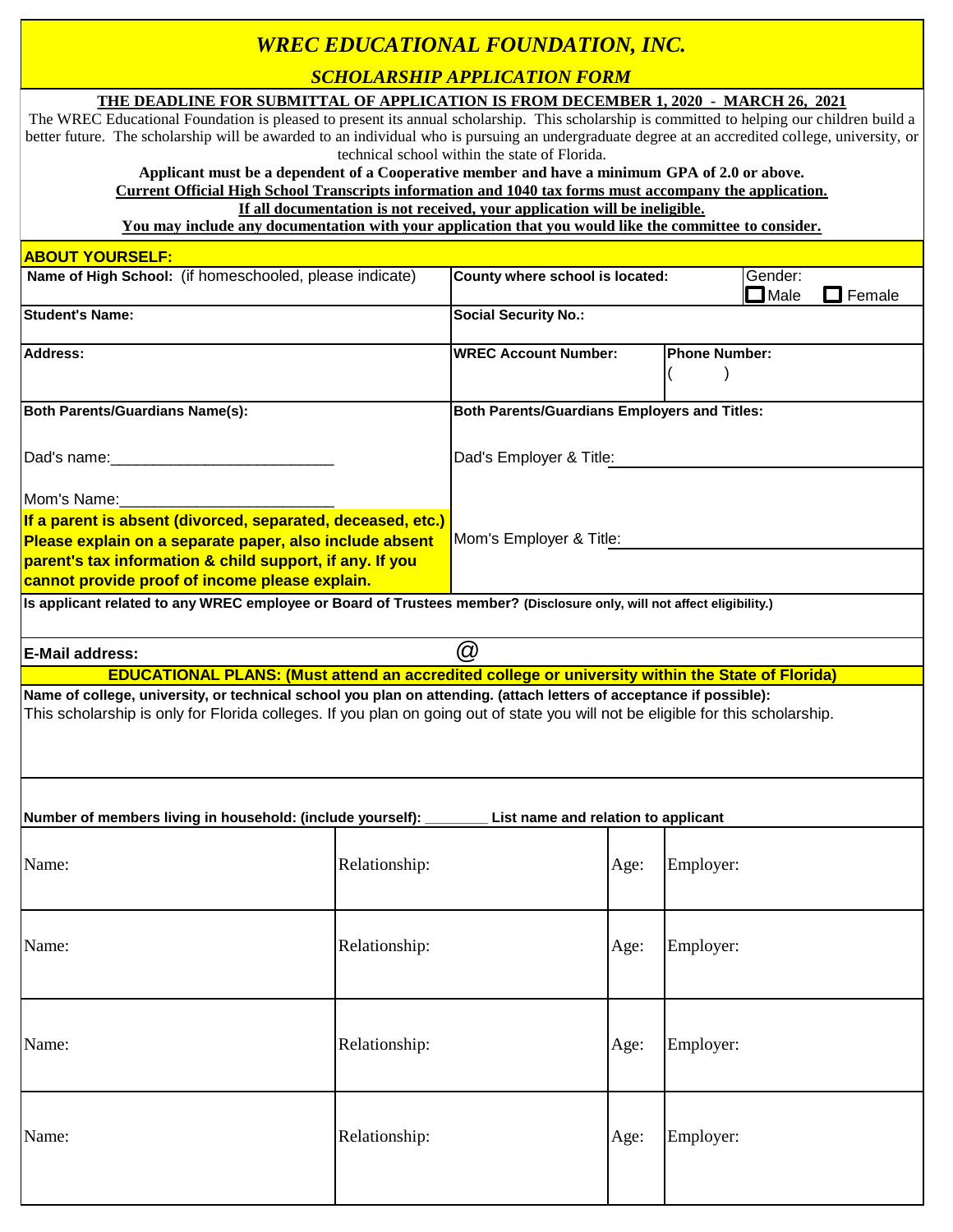| Financial Information: (If there are any extenuating circumstances that may affect your eligibility, please note.)                                                                                                                                                                                                                                                                                                                                                                                      |  |  |  |  |  |  |
|---------------------------------------------------------------------------------------------------------------------------------------------------------------------------------------------------------------------------------------------------------------------------------------------------------------------------------------------------------------------------------------------------------------------------------------------------------------------------------------------------------|--|--|--|--|--|--|
| Household Income: (Attach both parents/guardians and all working household members last completed 2019 1040 Tax Forms all<br>pages.) Both parents/guardians tax information must be included to qualify. If SSI, please supply financial documentation from the<br>Social Security Office on all income. ****Must show proof of all income in house*** (You can black out all Social Security Numbers for                                                                                               |  |  |  |  |  |  |
| security)                                                                                                                                                                                                                                                                                                                                                                                                                                                                                               |  |  |  |  |  |  |
| Attach official high school transcripts indicating your CURRENT GPA<br>All applications will be held confidential. Receipt of application will not be individually acknowledged. A non-biased committee, directed by<br>Withlacoochee River Electric Cooperative, Inc., will select the final scholarship recipients. Only recipients will be notified by mail and at each<br>school's awards ceremony. Checks will be made payable only to the college and will be credited to each student's account. |  |  |  |  |  |  |
| Community Service Hours (as shown on your high school transcripts):                                                                                                                                                                                                                                                                                                                                                                                                                                     |  |  |  |  |  |  |
| Do you qualify for any other scholarship(s)? If so, please list below. Also indicate if scholarship is pending or accepted.                                                                                                                                                                                                                                                                                                                                                                             |  |  |  |  |  |  |
| Are you a high school senior? ________________________ You must be a high school senior to apply for this scholarship.                                                                                                                                                                                                                                                                                                                                                                                  |  |  |  |  |  |  |
| Has a parent/gaurdian been a WREC Member for over a year? _______________                                                                                                                                                                                                                                                                                                                                                                                                                               |  |  |  |  |  |  |
| How long have you lived in your current residence? ______________                                                                                                                                                                                                                                                                                                                                                                                                                                       |  |  |  |  |  |  |
| Your parent or guardian must be a current WREC Member with continuous power over 13 months.                                                                                                                                                                                                                                                                                                                                                                                                             |  |  |  |  |  |  |
| Applicant's Signature: ____________________<br>Date:                                                                                                                                                                                                                                                                                                                                                                                                                                                    |  |  |  |  |  |  |
| Applicant's signature is required to submit application                                                                                                                                                                                                                                                                                                                                                                                                                                                 |  |  |  |  |  |  |
| <b>IMPORTANT INFORMATION:</b><br>Check list of everything that should be turned in with your application in order to be considered:                                                                                                                                                                                                                                                                                                                                                                     |  |  |  |  |  |  |
| Application                                                                                                                                                                                                                                                                                                                                                                                                                                                                                             |  |  |  |  |  |  |
| Signature on application and on Model Release                                                                                                                                                                                                                                                                                                                                                                                                                                                           |  |  |  |  |  |  |
| 10-40 tax forms for every working member in home (all pages) You can black out SS#'s. (If SSI please provide letter<br>showing annual amount)                                                                                                                                                                                                                                                                                                                                                           |  |  |  |  |  |  |
| High school transcipts. (They do not have to be sealed)                                                                                                                                                                                                                                                                                                                                                                                                                                                 |  |  |  |  |  |  |
| Check if going to college in Florida. Will not pay for an out of state school.                                                                                                                                                                                                                                                                                                                                                                                                                          |  |  |  |  |  |  |
| Please bring completed application to any WREC office or mail to:<br><b>WREC Educational Foundation, Inc.</b><br><b>Attn: Cindy Noll</b><br>P.O. Box 278<br>Dade City, FL 33526-0278                                                                                                                                                                                                                                                                                                                    |  |  |  |  |  |  |

**Should you have any questions or concerns please contact Cindy Noll at 352-567-5133 ext. 6301, Email is preferrred at cnoll@wrec.net**